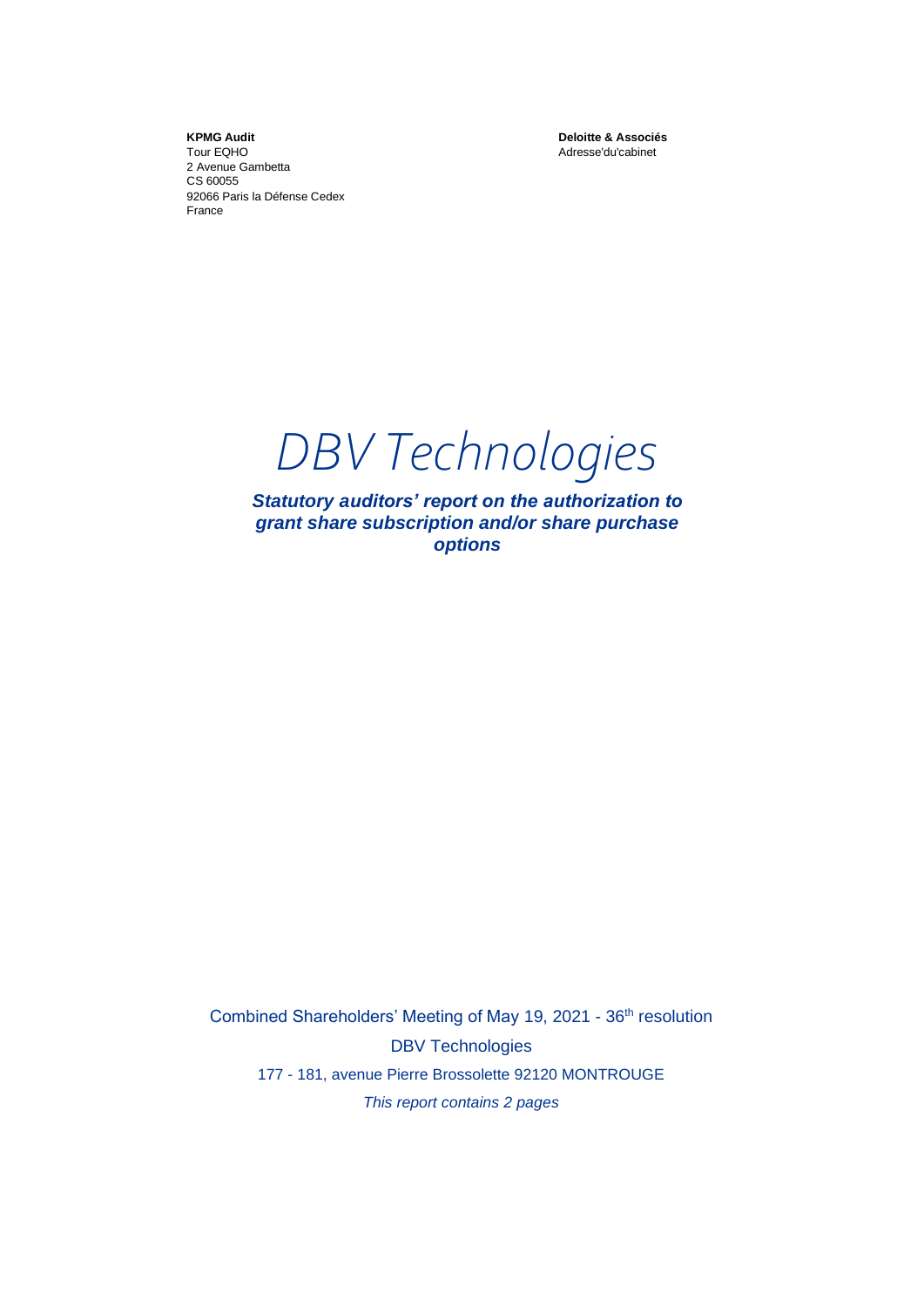**Deloitte & Associés** Adresse'du'cabinet

**KPMG Audit** Tour EQHO 2 Avenue Gambetta CS 60055 92066 Paris la Défense Cedex France

## **DBV Technologies**

Registered office: 177 - 181, avenue Pierre Brossolette 92120 MONTROUGE

## **Statutory auditors' report on the authorization to grant share subscription and/or share purchase options**

Combined Shareholders' Meeting of May 19, 2021 - 36th resolution

*This is a free translation into English of the statutory auditors' report issued in French and is provided solely for the convenience of English speaking readers. This report should be read in conjunction and construed in accordance with French law and professional auditing standards applicable in France.*

To the DBV Technologies Shareholders' Meeting,

In our capacity as statutory auditors of your Company (the "Company") and in accordance with the procedures set forth in Articles L. 225-177 and R. 225-144 of the French Commercial Code (*Code de commerce*), we hereby report to you on the proposed authorization to grant share subscription and/or share purchase options to (i) some or all employees, or certain categories of employee, of the Company and, where necessary, companies or economic interest groupings directly or indirectly affiliated to it within the meaning of Article L. 225-180 of the French Commercial Code and (ii) corporate officers who satisfy the conditions set forth in Articles L. 22- 10-58 and L. 225-185 of the French Commercial Code, a transaction on which you are asked to vote.

The total number of options granted may not confer entitlement to subscribe to or purchase a total number of shares exceeding 7.5% of the Company's share capital as of the grant decision date.

Based on its report, your Board of Directors proposes that shareholders authorize it, for a period of 18 months as of the date of this Shareholders' Meeting, to grant share subscription and/or share purchase options.

It is the responsibility of the Board of Directors to prepare a report on the reasons for granting share subscription and/or share purchase options and the proposed method used to determine the subscription and/or purchase price. Our role is to express an opinion on the proposed method used to determine the share subscription and/or share purchase price.

We conducted the procedures that we deemed necessary in accordance with the professional guidelines of the French National Institute of Statutory Auditors (*Compagnie Nationale des Commissaires aux Comptes*) relating to this engagement. These procedures consisted in verifying that the proposed method used to determine the share subscription and/or share purchase price is disclosed in the Board of Directors' report and that it complies with legal and regulatory requirements.